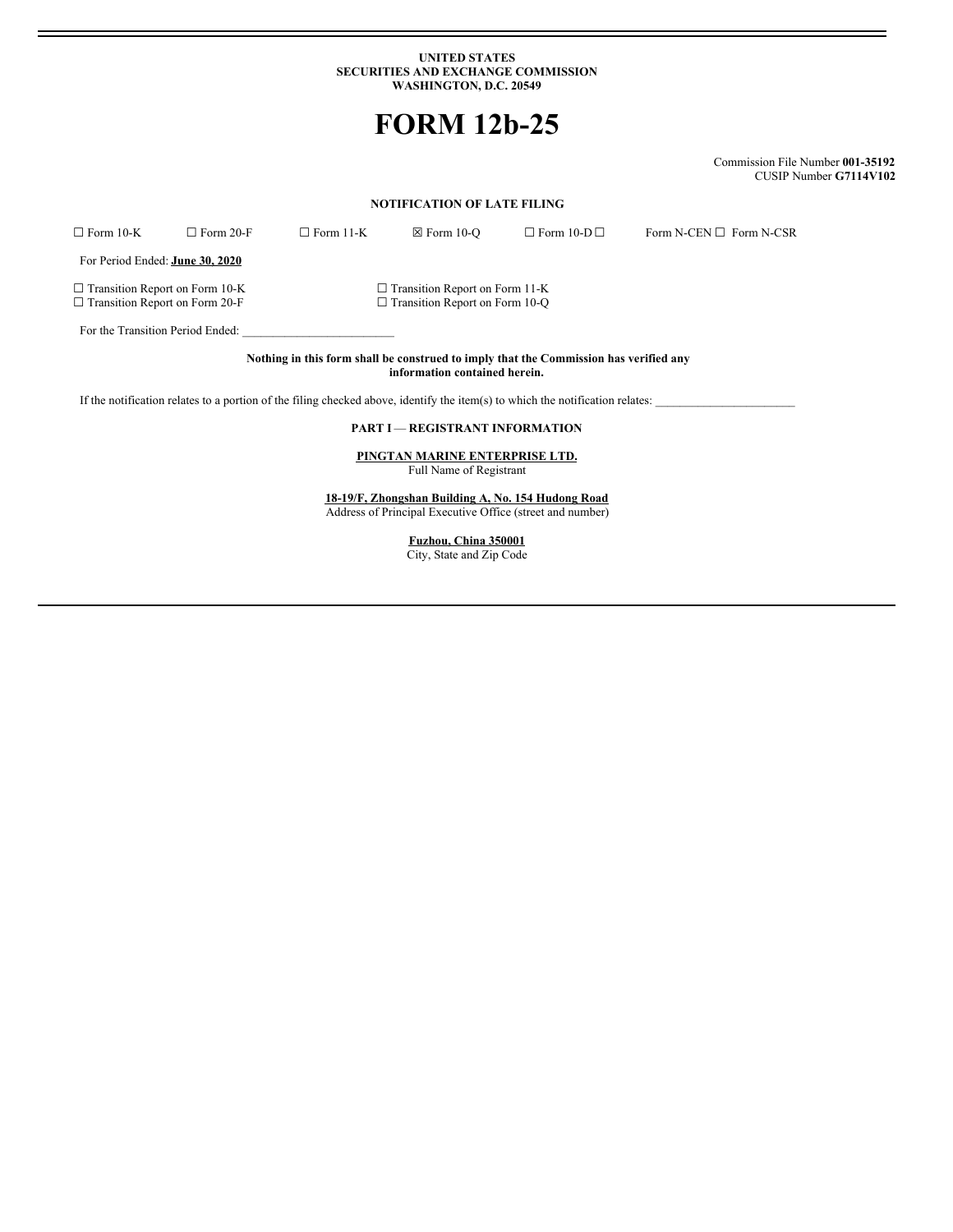#### **PART II** — **RULES 12b-25(b) AND (c)**

If the subject report could not be filed without unreasonable effort or expense and the registrant seeks relief pursuant to Rule 12b-25(b), the following should be completed. (Check box if appropriate.)

- (a) The reason described in reasonable detail in Part III of this form could not be eliminated without unreasonable effort or expense;
- (b) The subject annual report ,semi-annual report, transition report onForm10-K, Form20-F,Form11-K, Form N-CEN or Form N-CSR, or portion thereof, will be filed on or before the fifteenth calendar day following the prescribed due date; or the subject quarterly report or transition report on Form 10-Q or subject distribution report on Form 10-D, or portion thereof, will be filed on or before the fifth calendar day following the prescribed due date; and
	- (c) The accountant's statement or other exhibit required by Rule 12b-25(c) has been attached if applicable.

#### **PART III** — **NARRATIVE**

State below in reasonable detail why Forms 10-K, 20-F, 11-K, 10-Q, 10-D, N-CEN, N-CSR, or the transition report or portion thereof, could not be filed within the prescribed time period..

Pingtan Marine Enterprise Ltd. (the "Company") is filing this Notification of Late Filing on Form 12b-25 with respect to its Quarterly Report on Form 10-Q for the quarterly period ended June 30, 2020 (the "Quarterly Report"). The Company has determined that it is unable to file its Quarterly Report within the prescribed time period without unreasonable effort or expense due primarily to circumstances related to the coronavirus (COVID-19) pandemic. Specifically, as COVID-19 has required a significant amount of management's time and attention that would otherwise be devoted to the preparation of the Form 10-Q, the Company is unable to file the Form 10-Q within the prescribed period of time. The Company believes that the Quarterly Report will be completed and filed within the five-day extension period provided under Rule 12b-25 of the Securities Exchange Act of 1934, as amended.

☒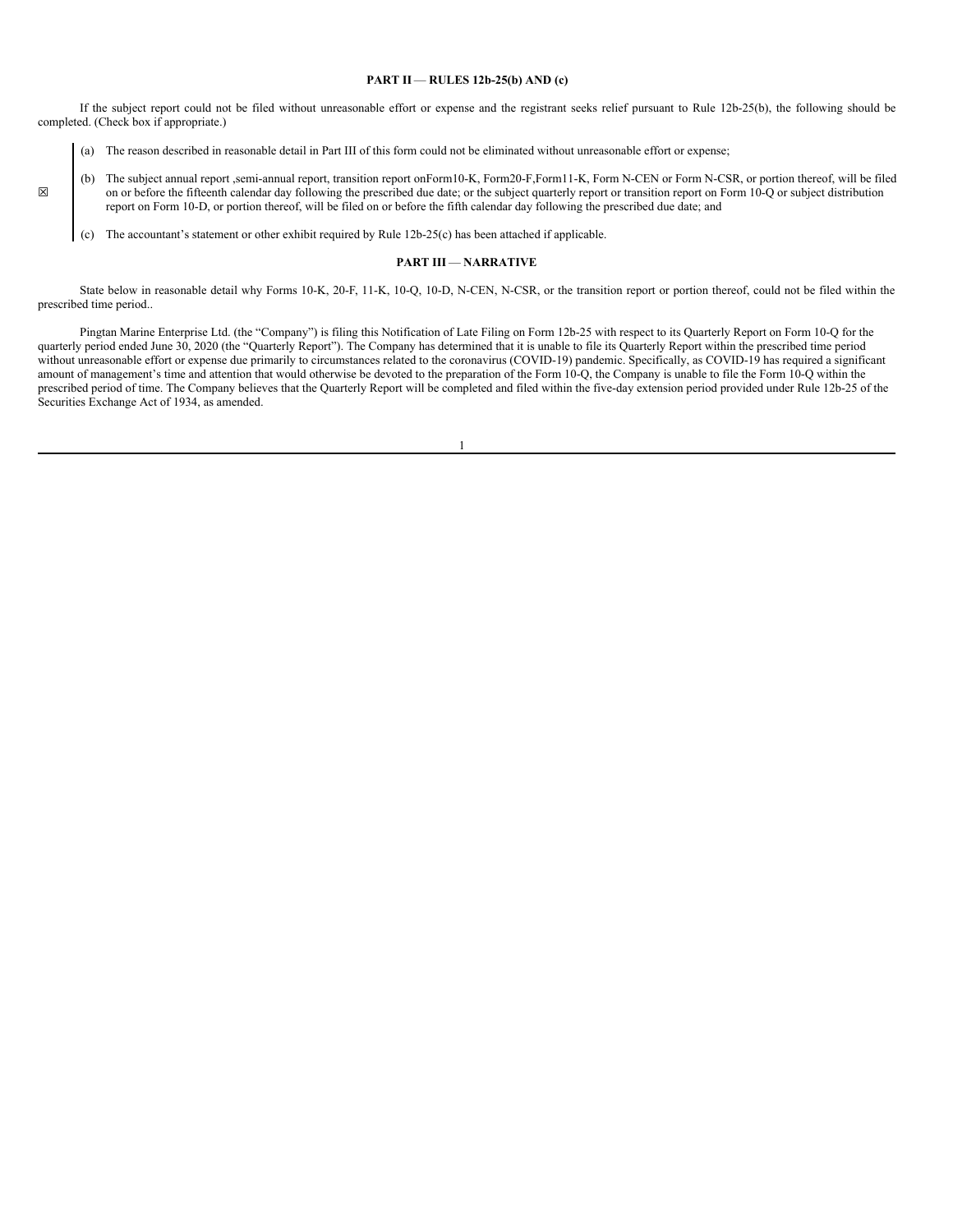# **PART IV**— **OTHER INFORMATION**

(1) Name and telephone number of person to contact in regard to this notification

| ---<br>'Zhuo<br>Xinrong | -80               | 591.<br>$-1266$<br>$^{\circ}$<br> |
|-------------------------|-------------------|-----------------------------------|
| Name                    | Code<br>Area<br>. | .: Number'<br>elephone            |

(2) Have all other periodic reports required under Section 13 or 15(d) of the Securities Exchange Act of 1934 or Section 30 of the Investment Company Act of 1940 during the preceding 12 months or for such shorter period that the registrant was required to file such report(s) been filed? If the answer is no, identify report(s). ☒ Yes ☐ No

(3) Is it anticipated that any significant change in results of operations from the corresponding period for the last fiscal year will be reflected by the earnings statements to be included in the subject report or portion thereof? ☒ Yes ☐ No

If so, attach an explanation of the anticipated change, both narratively and quantitatively, and, if appropriate, state the reasons why a reasonable estimate of the results cannot be made.

The Company's revenues decreased by approximately \$2 million, or approximately 8%, from approximately \$25 million for the three months ended June 30, 2019 to approximately \$23 million for the same period in 2020. The decrease was primarily attributable to the fish species with the highest sales volume being sold at lower prices. The decrease was also partially attributable to the decrease in the average unit sale price, despite the increase in sales volume for the three months ended June 30, 2020. Operating costs and expenses increased by approximately \$4 million, or approximately 23%, from approximately \$19 million for the three months ended June 30, 2019 to approximately \$23 million for the same period in 2020. This increase was mainly due to the increase in cost of revenue and selling expenses. Based on the estimates above, the Company expects to have a decrease of \$7 million, or 133%, from a net income of approximately \$5 million for three months ended June 30, 2019 to net loss of approximately \$2 million for the three months ended June 30, 2020.

### **Cautionary Note Regarding Forward-Looking Statements**

This Form 12b-25 contains a number of forward-looking statements within the meaning of Section 27A of the Securities Act of 1933, as amended, and Section 21E of the Securities Exchange Act of 1934, as amended. These forward-looking statements are based upon information presently available to the Company and assumptions that it believes to be reasonable. Investors are cautioned not to place undue reliance upon forward-looking statements in this notification of late filing. The Company undertakes no obligation to revise or update these forward-looking statements to reflect events or circumstances after the date of this filing, except as required by law.

#### $\overline{2}$